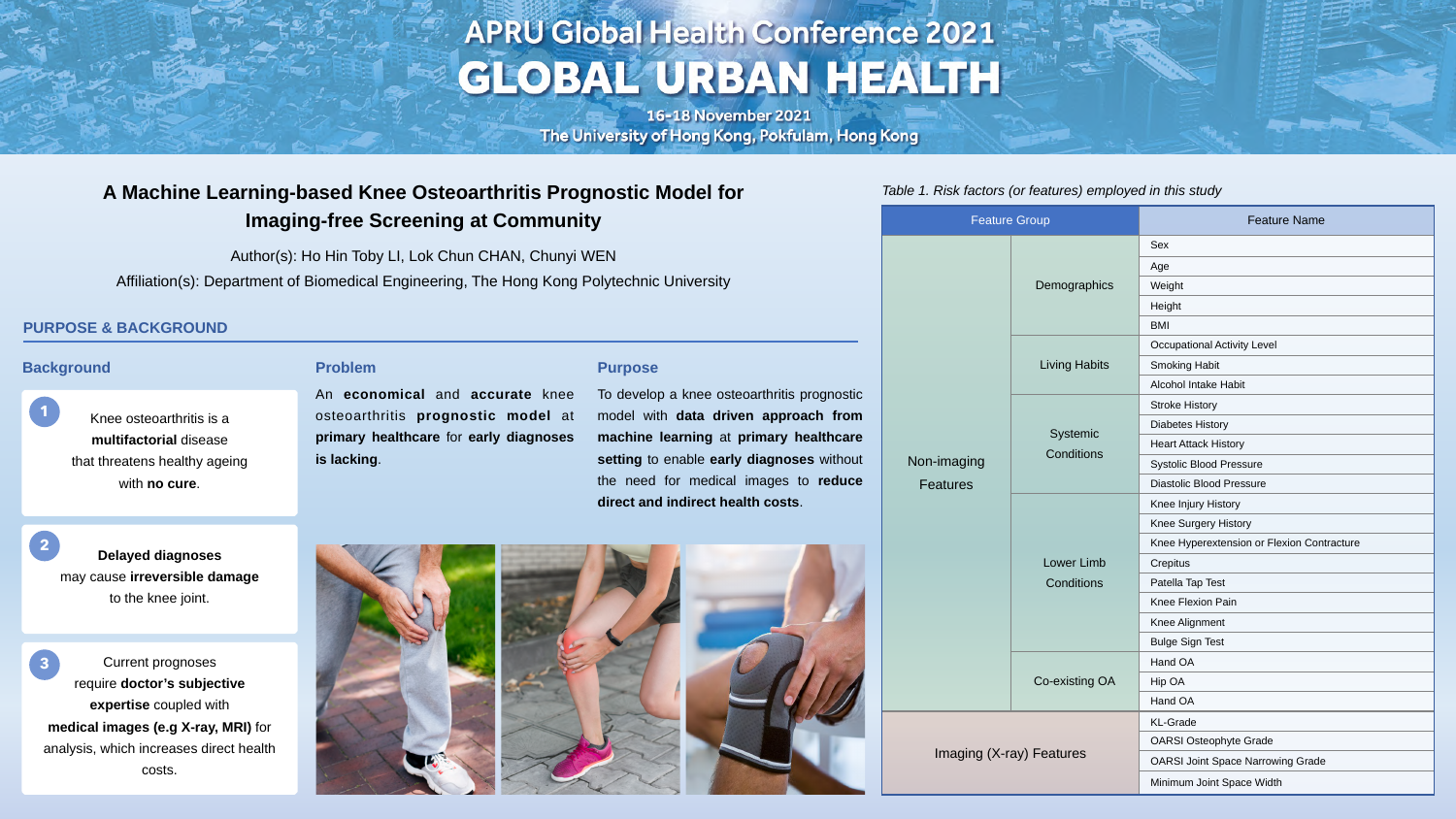#### **METHOD RESULT**

| <b>Model</b>   | <b>Feature Group Combination</b>                                                         |
|----------------|------------------------------------------------------------------------------------------|
|                | Imaging features, Co-existing OA, Lower Limb Conditions, Systemic Conditions, Living Hab |
| $\overline{2}$ | Co-existing OA, Lower Limb Conditions, Systemic Conditions, Living Habits, Demographics  |

#### Table 2. Combination of feature groups in model 1 and 2

Figure 1. ROC curves of model 1 and 2. Sample standard deviation is employed to depict the error of the AUC metric

Habits, Demographics

#### **Study Design**

#### **Dataset**

National Institute of Health Osteoarthritis Biomarkers Consortium (**2,200 knees** studied)

#### **End point of prediction**

48-month after the first clinical visit

#### **Knee osteoarthritis progression definition**

- 1) Reduction in **minimum knee joint space** width by more than **0.7mm**; and
- 2) Increase in the **Western Ontario and McMaster Universities Arthritis Index pain score** by at least **1.8 points** before the end point

#### **Machine Learning algorithm**

Model 1 had a higher performance of 0.7045 (±0.0358 standard deviation) AUC score, with Model 2 achieving a lower yet comparable average AUC score of 0.6833 (±0.0330 standard deviation).

Self-paced Ensemble (SPEnsemble) for imbalanced classification with 80% and 20% of samples allocated for training and testing respectively.

#### **Performance metric**

Average area under receiver operating characteristic curve (AUC) by bootstrapped sampling on the independent test set.



#### **Result 1**



**performance** with the addition of Radiographic Imaging Features (Model 1).